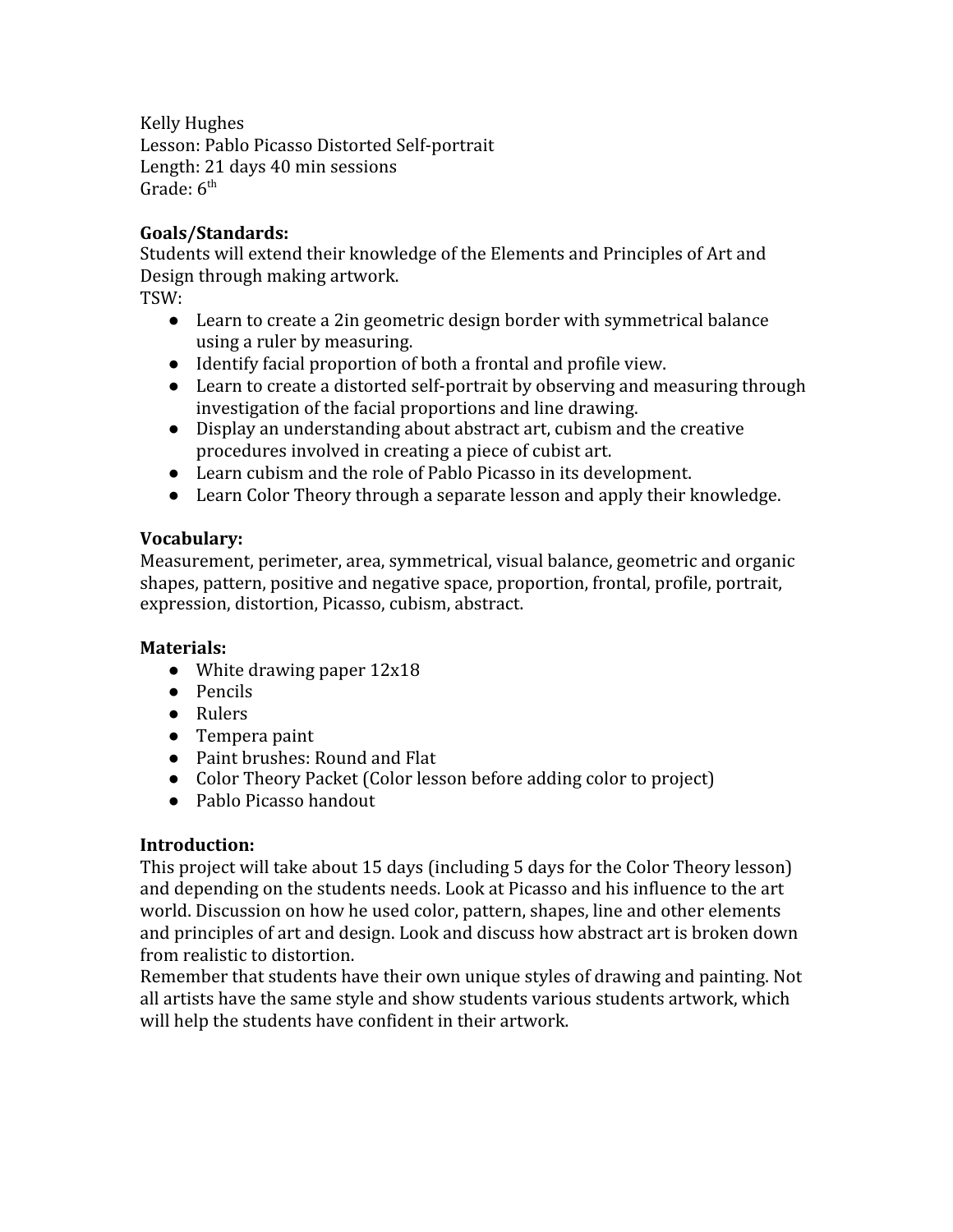## **Procedures:**

Day 1:

Students will draw a 2" symmetrical geometric border design (pattern) around their paper using a ruler. Many students are unfamiliar with the ruler; teacher will demonstrate step by step to the students the correct use of the ruler in making a symmetrical geometric design border. Once the teacher has finished, students will help those who need help. Students already been introduced to geometric and organic shapes, teacher will review the difference between the two shapes; this will allow the students to recall old information and reinforce the information again. Day 2:

Students will finish the 2" geometric symmetrical border design. Day 3:

 Introduce Pablo Picassos "Girl Before the Mirror" give a short history of his life as an artist and his theories of cubism and abstraction. Showing the progression in Picasso's life from realism to abstraction. Show a short Power Point presentation. Day 4:

Give students a handout; Picasso distorted self-portrait, frontal and profile description on how to draw the facial proportions. Teacher will demonstrate step by step for students. Discuss symmetry of features and how the shape of the head varies from individuals to individual. Since the students are working with distortion students can still use proportion with placement. Gradually students will complete the distorted portraits with teacher's guidance and the help of each other. Day 5:

Students work on finishing their preliminary drawing on handout before applying to the original artwork.

Day 6:

Students apply preliminary drawing to their original artwork.

Day 7:

Students will draw organic shapes or expressive lines to create a pattern to the background; teacher will reinforce what organic shapes and expressive lines look like through discussion and demonstration.

Day 8:

Make-up day to finish drawing steps: border, distorted self-portrait, and background.

Days 9-13:

Color Theory Lesson (color theory vocabulary in visual art packet).

Day 14:

Add color to project, students are introduced to tempera paint and how tempera is opaque not transparent like watercolor. How to properly use and clean the materials (painting rules) before painting. Discussion regarding adding primary colors to the border and symmetrical balance is important. Display past students finished artwork and have a discussion.